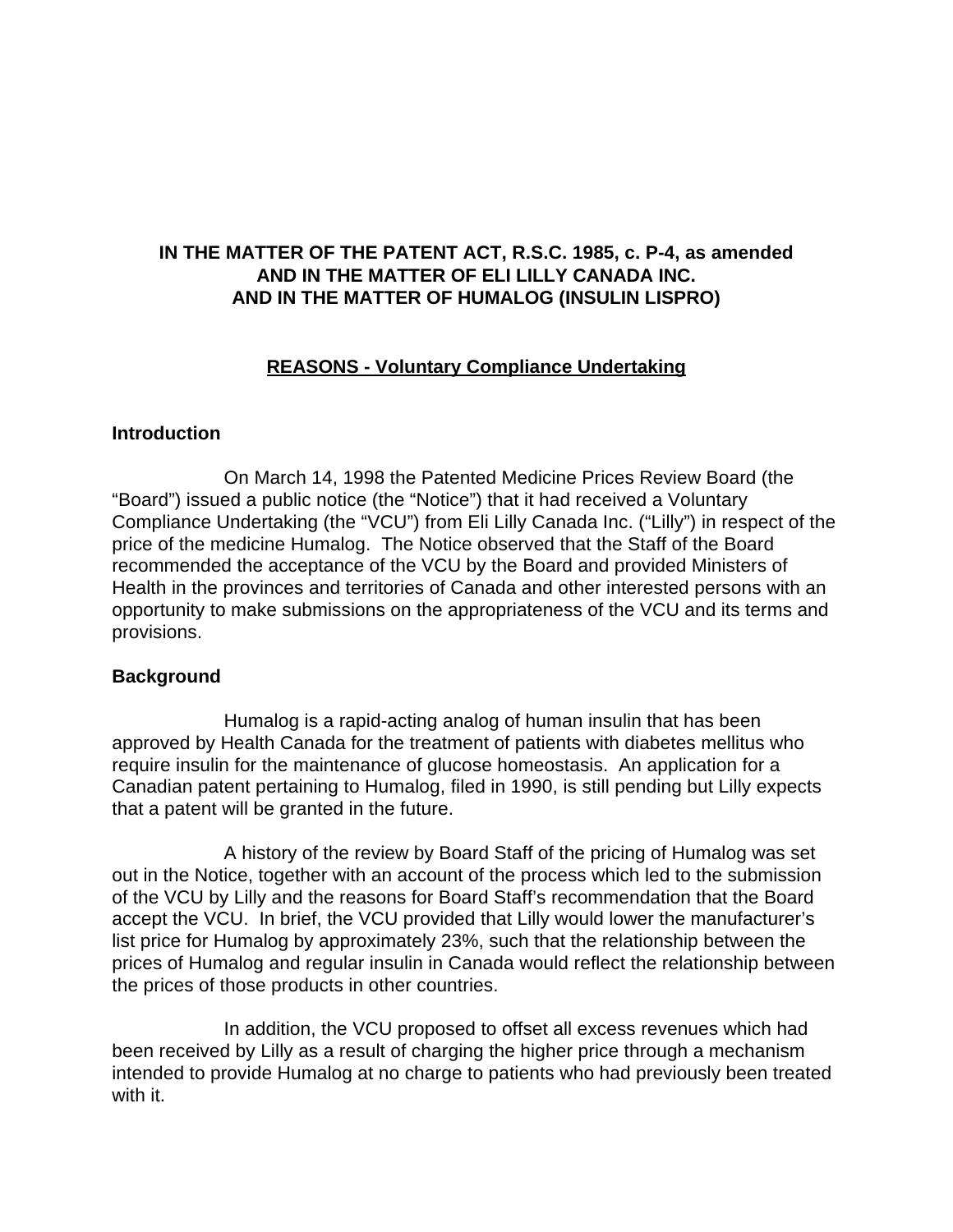## **The Submissions from Interested Persons**

(a) The Price of Humalog

The Board received submissions from or on behalf of Ministers of Health of six provinces: Alberta, British Columbia, Nova Scotia, Prince Edward Island, Québec and Saskatchewan. Submissions were also received from the Canadian Diabetes Association and Novo Nordisk Canada Inc.

Most of the parties agreed with the proposed price reduction and with the methodology for determining the maximum non-excessive (MNE) price. The Ministries of Health for British Columbia and Saskatchewan opposed the basis for calculating the maximum non-excessive price and argued that the price should be lowered still further, to the price of regular insulin, in a manner consistent with the PMPRB's Guidelines.

(b) Offsetting Excess Revenues Already Received

All of the submissions objected to the proposed method of achieving the offset of excess revenues, i.e. the attempted distribution of free Humalog to patients who had used the medicine in the past.

#### **The Amended VCU**

On April 24, 1998 Lilly submitted an amended VCU that changed the proposed method of offsetting excess revenues. Pursuant to the amended VCU, Lilly undertakes to make a payment to the Government of Canada for the full amount of excess revenues received up to December 31, 1997, i.e., \$666,824. To the extent that any excess revenues may have been received in 1998 prior to the price reduction, they will be offset through further price reductions to ensure that the average price for Humalog in 1998 does not exceed the MNE price of \$22.1072.

#### **Decision**

Having considered all of the submissions from interested parties and the amendments to the Voluntary Compliance Undertaking made by Lilly on April 24, 1998, the Chairperson on behalf of the Board has decided to accept the amended VCU.

While the Board was sensitive to the submissions of parties who argued for a larger reduction in the price of Humalog, it was considered on balance that the amended VCU is consistent with the provisions of the *Patent Act* and the Board's Compliance and Enforcement Policy. The amended VCU establishes a reasonable